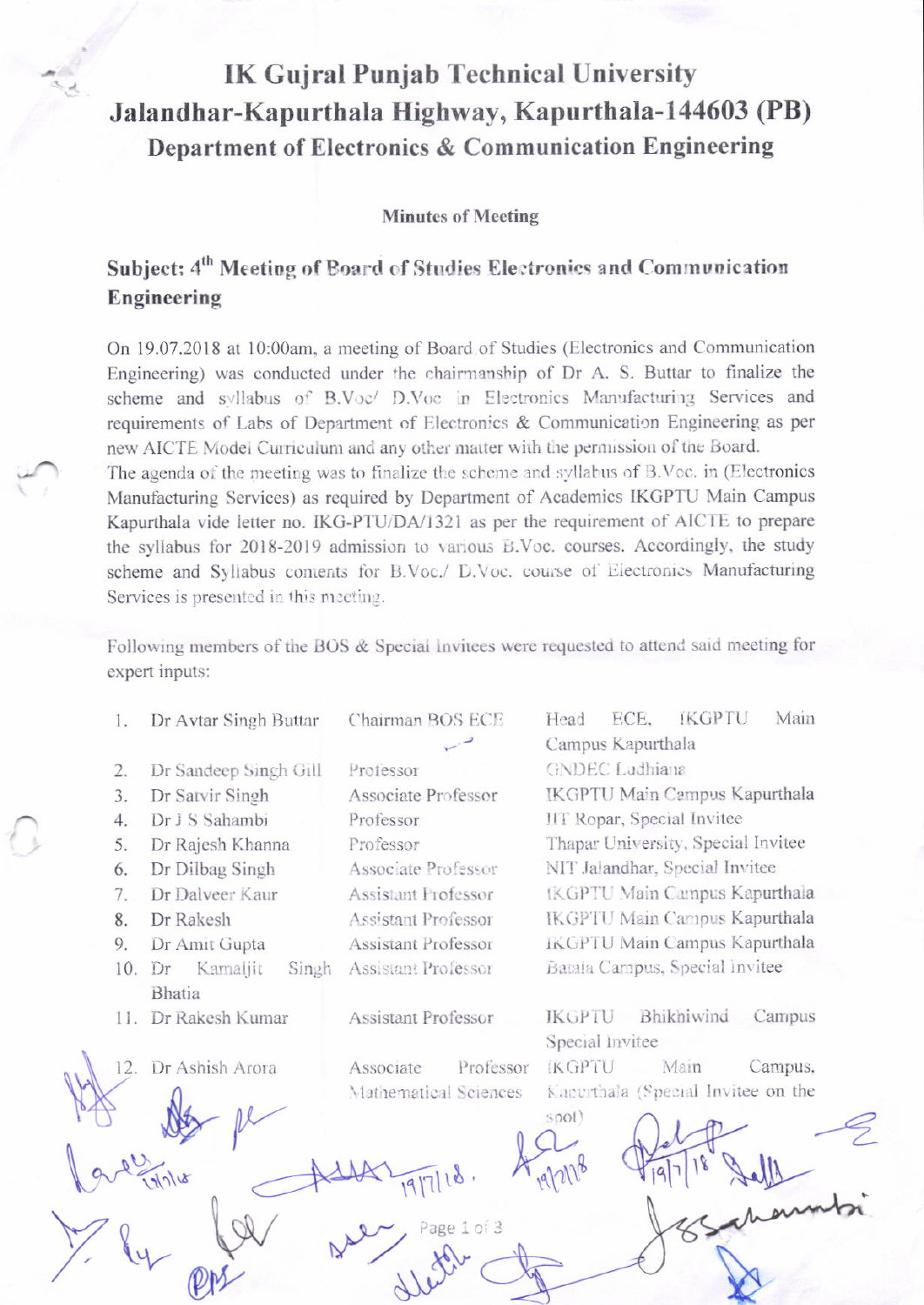|        | 13. Dr Gagandeep Kaur   | Associate                  | Professor | <b>IKGPTU</b>                                      | Main<br>Campus,                    |  |
|--------|-------------------------|----------------------------|-----------|----------------------------------------------------|------------------------------------|--|
|        |                         | Electrical Engineering     |           | Kapurthala (Special Invitee on the                 |                                    |  |
|        |                         |                            |           | spot)                                              |                                    |  |
|        | 14. Dr Niteeka          | Assistant                  | Professor | IKGPTU                                             | Main<br>Campus,                    |  |
|        |                         | (Physics)                  |           |                                                    | Kapurthala (Special Invitee on the |  |
|        |                         |                            |           | spot)                                              |                                    |  |
|        | 15. Dr Priyanka Mahajan | Assistant                  | Professor | <b>IKGPTU</b>                                      | Main<br>Campus,                    |  |
|        |                         | (Languages)                |           |                                                    | Kapurthala (Special Invitee on the |  |
|        |                         |                            |           | spot)                                              |                                    |  |
|        | 16. Dr Rupesh           | <b>Assistant Professor</b> |           | <b>IKGPTU</b>                                      | Main<br>Campus,                    |  |
|        |                         | (Chemistry)                |           |                                                    | Kapurthala (Special Invitee on the |  |
|        |                         |                            |           | spot)                                              |                                    |  |
|        | 17. Er. Reetipal Singh  | Associate Professor        |           | IKGPTU Main campus Kapurthala<br>(Special Invitee) |                                    |  |
|        | 18. Sh. Devinder Kumar  | Assistant Registrar        |           | Store & Purchase, IKGPTU Main                      |                                    |  |
|        |                         |                            |           | campus,                                            | Kapurthala<br>(Special             |  |
|        |                         |                            |           | Invitee)                                           |                                    |  |
|        | 19. Er Navdeepak Sandhu | Deputy                     | Director, | IKGPTU Kapurthala                                  |                                    |  |
|        |                         | Training Placement         |           |                                                    |                                    |  |
|        | 20. Dr Nina Gupta       | Professor                  |           | PEC Chandigarh                                     |                                    |  |
|        | 21. Dr Charanjit Singh  | Professor                  |           | <b>RBIET</b> Hoshiarpur                            |                                    |  |
|        | 22. Dr Jaswinder Singh  | Associate Professor        |           | <b>BCET</b> Gurdaspur                              |                                    |  |
|        | 23. Dr Harbhajan Singh  | Professor                  |           | <b>SSIET Derrabassi</b>                            |                                    |  |
|        | 24. Dr Dharminder Singh | Professor                  |           | <b>III</b> Roorkee                                 |                                    |  |
|        | 25. Dr A.K.Chatterjee   | Professor                  |           | Thapar University                                  |                                    |  |
|        | 26. Dr Balwinder Singh  | Principal Scientist        |           | CDAC-Mohali                                        |                                    |  |
|        | 27. Dr B.S.Saini        | Professor                  |           | NIT Jalandhar                                      |                                    |  |
| 28. Dr | Singh<br>Jagroop        | Associate Professor        |           | DAVIET Jalandhar                                   |                                    |  |
|        | Sidhu                   |                            |           |                                                    |                                    |  |

Members of BOS from Sr. No. 20-28 could not attend the meeting.

Board members deliberated and took the following decisions:

1. Members of the BOS discussed and finalised the curriculum in line with AICTE Model Curriculum for B.Voc/ D.Voc in Electronics Manufacturing Services for Level 3 semester 1 and Level 3 semester II only and a unit of Ultrasonics has been removed from the syllabus of (3.GE.03) Applied Physics of Level 3 (Semester I). The curriculum for Level 4, Level 5, Level 6 and Level 7 will be discussed in subsequent BOS meetings.

2. The Board also discussed and finalized the syllabus for Research Methodology and IPR with minor changes for M.Tech ECE courses - M.Tech ECE (Wireless Communication), M.Tech Electronics and Communication Engipsering, M.Tech

21118